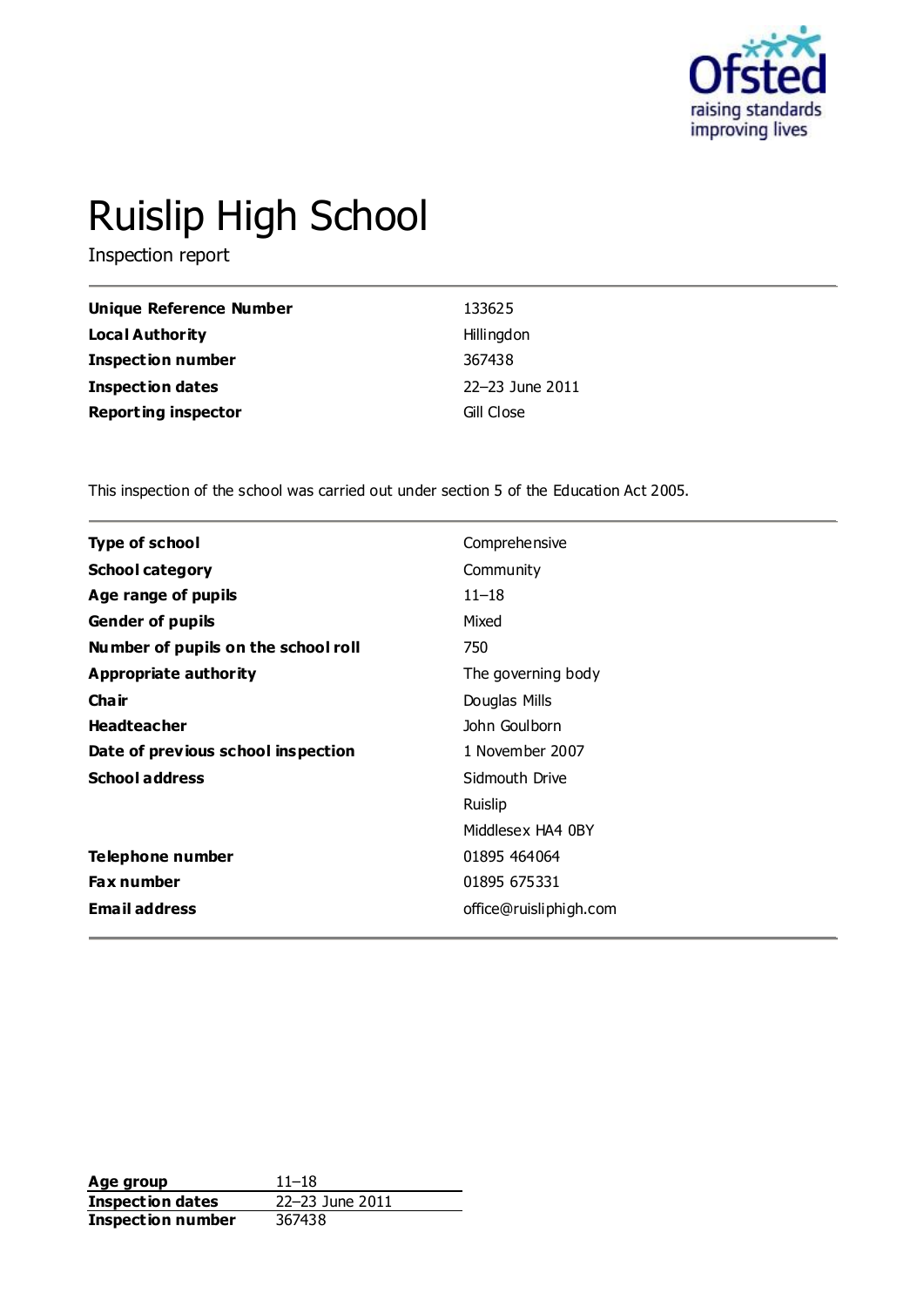The Office for Standards in Education, Children's Services and Skills (Ofsted) regulates and inspects to achieve excellence in the care of children and young people, and in education and skills for learners of all ages. It regulates and inspects childcare and children's social care, and inspects the Children and Family Court Advisory Support Service (Cafcass), schools, colleges, initial teacher training, work-based learning and skills training, adult and community learning, and education and training in prisons and other secure establishments. It assesses council children's services, and inspects services for looked after children, safeguarding and child protection.

Further copies of this report are obtainable from the school. Under the Education Act 2005, the school must provide a copy of this report free of charge to certain categories of people. A charge not exceeding the full cost of reproduction may be made for any other copies supplied.

If you would like a copy of this document in a different format, such as large print or Braille, please telephone 0300 123 4234, or email **[enquiries@ofsted.gov.uk](mailto:enquiries@ofsted.gov.uk)**.

You may copy all or parts of this document for non-commercial educational purposes, as long as you give details of the source and date of publication and do not alter the documentation in any way.

To receive regular email alerts about new publications, including survey reports and school inspection reports, please visit our website and go to 'Subscribe'.

Royal Exchange Buildings St Ann's Square Manchester M2 7LA T: 0300 123 4234 Textphone: 0161 618 8524 E: **[enquiries@ofsted.gov.uk](mailto:enquiries@ofsted.gov.uk)**

W: **[www.ofsted.gov.uk](http://www.ofsted.gov.uk/)**

© Crown copyright 2011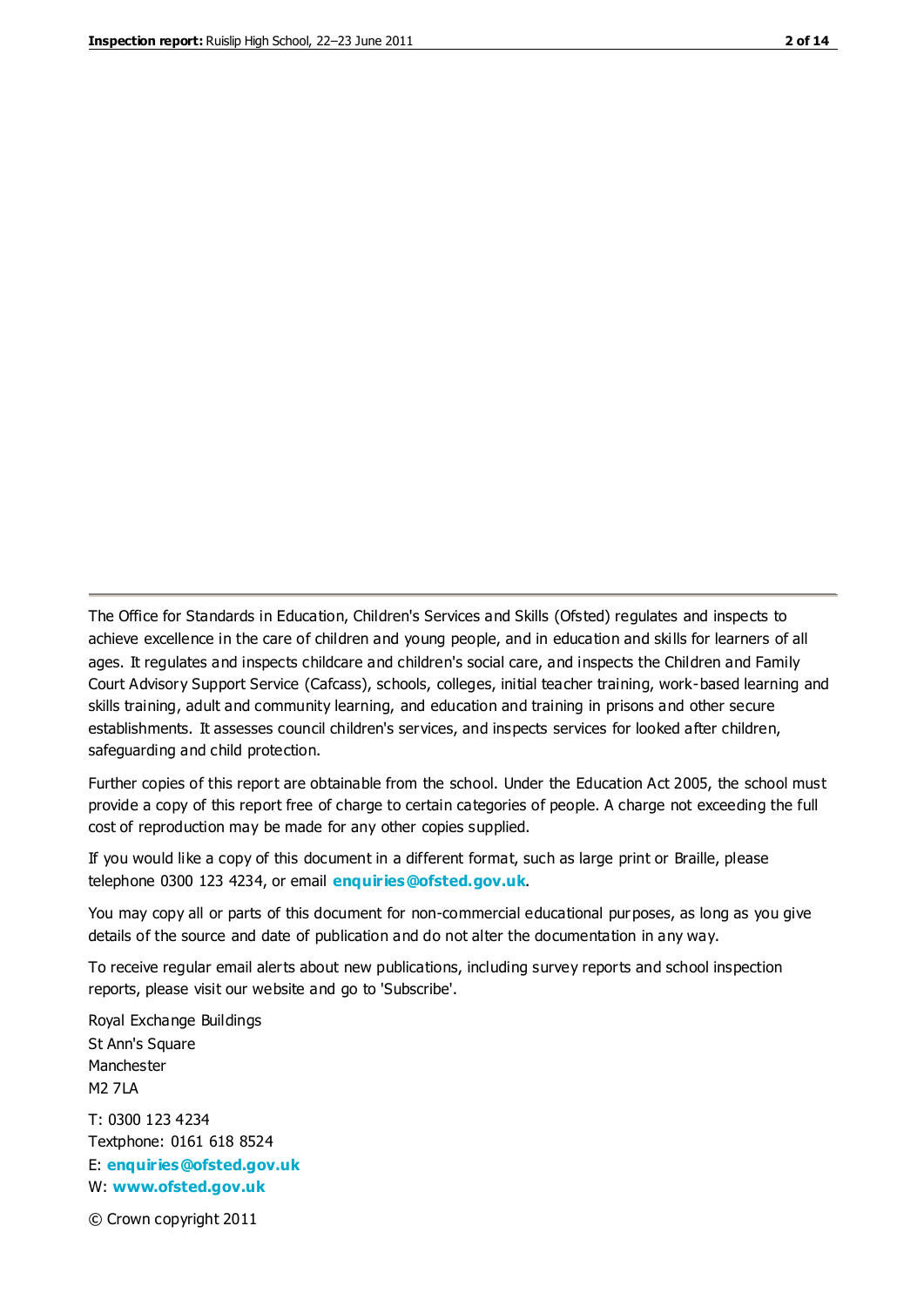# **Introduction**

This inspection was carried out by one of Her Majesty's Inspectors and three additional inspectors.

They observed 29 lessons taught by 29 teachers, and held meetings with students, staff and governors. Their observations of the school's work included tutorials, support sessions and extra-curricular activities. They looked at records of students' attainment and progress, the school's improvement planning, self-evaluation, lesson monitoring documents, policies, minutes of governing body meetings, exclusion data and attendance figures. They also evaluated questionnaire responses from 110 parents and carers, 87 students and 74 staff.

The inspection team reviewed many aspects of the school's work. It looked in detail at a number of key areas.

- The progress of students in each year group, particularly the lower attainers and those with special educational needs and/or disabilities.
- The features of teaching and of academic and pastoral support that contribute most to students' progress.
- The use of targets and assessment to inform specific guidance for students on how to improve, and to track and enhance the achievement of individuals and groups.
- The effectiveness with which leaders at all levels pinpoint areas for development and bring about successful outcomes and improvement.

# **Information about the school**

Ruislip High School opened in September 2006 with just Year 7 students. It has grown each year and now has its first Year 11 students. In September 2011, it will admit its first sixth-form students. It is a smaller school than average, with a very local catchment area. The proportion of students who are from minority ethnic backgrounds is average, as is the percentage who speak a first language other than English. A very few students ar e at an early stage of learning English. The proportion of students known to be eligible for free school meals is lower than average. The percentage of students with special educational needs and/or disabilities is below average, although the proportion with a statement of special educational needs is above average. The main needs and/or disabilities are autistic spectrum disorder, dyslexia and speech, language and communication difficulties. Since 2008, the school has held specialist status in mathematics and computing.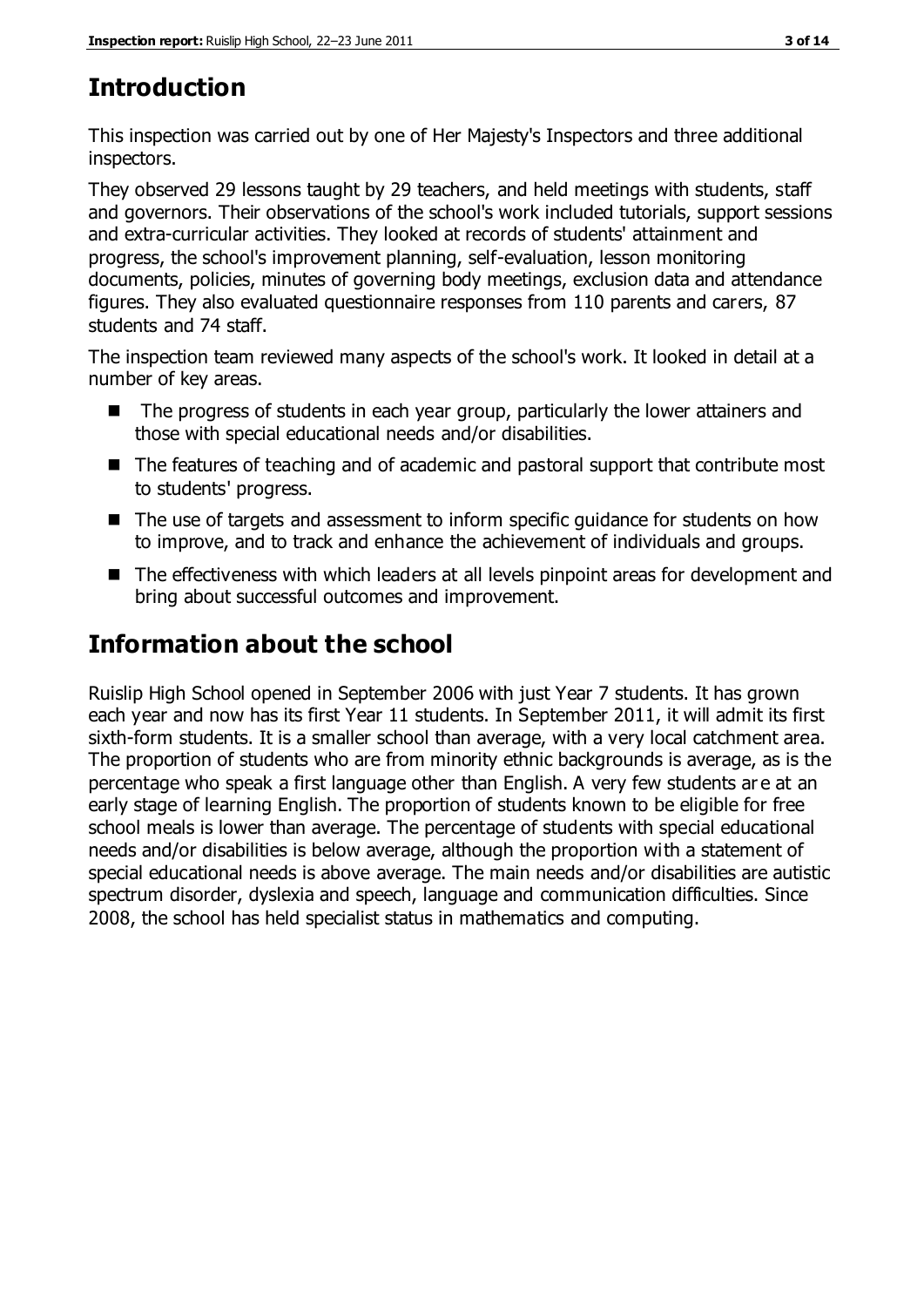# **Inspection judgements**

| Overall effectiveness: how good is the school?  |  |
|-------------------------------------------------|--|
| The school's capacity for sustained improvement |  |

## **Main findings**

Ruislip High is an outstanding school. Its exceptionally well personalised care ensures that students' development of personal qualities is excellent and their achievement is outstanding. Staff know all students extremely well, monitor their attainment very closely and provide customised support for anyone who is falling behind. This thorough tracking and intervention, coupled with outstanding teaching in lessons and support sessions, enables students to achieve outstandingly well. Students very much enjoy school, say that it feels like a big family and get on with each other exceptionally well. They feel very safe, generally behave extremely well and have high attendance.

The excellent teaching leads to students making at least good progress across year groups and subjects, and outstanding progress overall. Students find the majority of their lessons very interesting and enjoyable. Most teaching is good or better, and a substantial proportion is outstanding, but on occasions, teaching is satisfactory. In the latter cases, students spend too long listening passively, the high attainers are not challenged to think hard enough, and teachers do not monitor each student's progress systematically or involve students enough in judging how well they are doing. The outstanding curriculum is tailored closely to students' needs and continuously adapted. The excellent support for students with special educational needs and/or disabilities, and for students for whom English is an additional language, helps them to make progress that is at least as good as that of their peers.

The headteacher and senior leaders are very effective in inspiring all staff to share the vision of excellence, aspiration and love of learning. There is an unrelenting focus on enabling all students to fulfil their potential. Staff work together as a united team with very high morale and bring about improvement through extensive ongoing evaluation and targeted action, although this is not always recorded systematically. They use data carefully for individual monitoring and to ensure gaps between groups are narrowed, but leaders do not regularly receive analyses by group that provide them with a quick overview or national comparisons. Leaders at all levels observe teaching and are effective in improving it; the school has correctly identified the need for lesson evaluations to place a more consistent emphasis on students' progress. The accuracy of self-evaluation and the effectiveness of systems that have brought about outstanding outcomes provide the school with an excellent capacity for sustained improvement.

## **What does the school need to do to improve further?**

- Be more consistent and systematic in:
	- challenging all students and monitoring everyone's progress during lessons
	- involving all students actively in their learning and in peer and self-assessment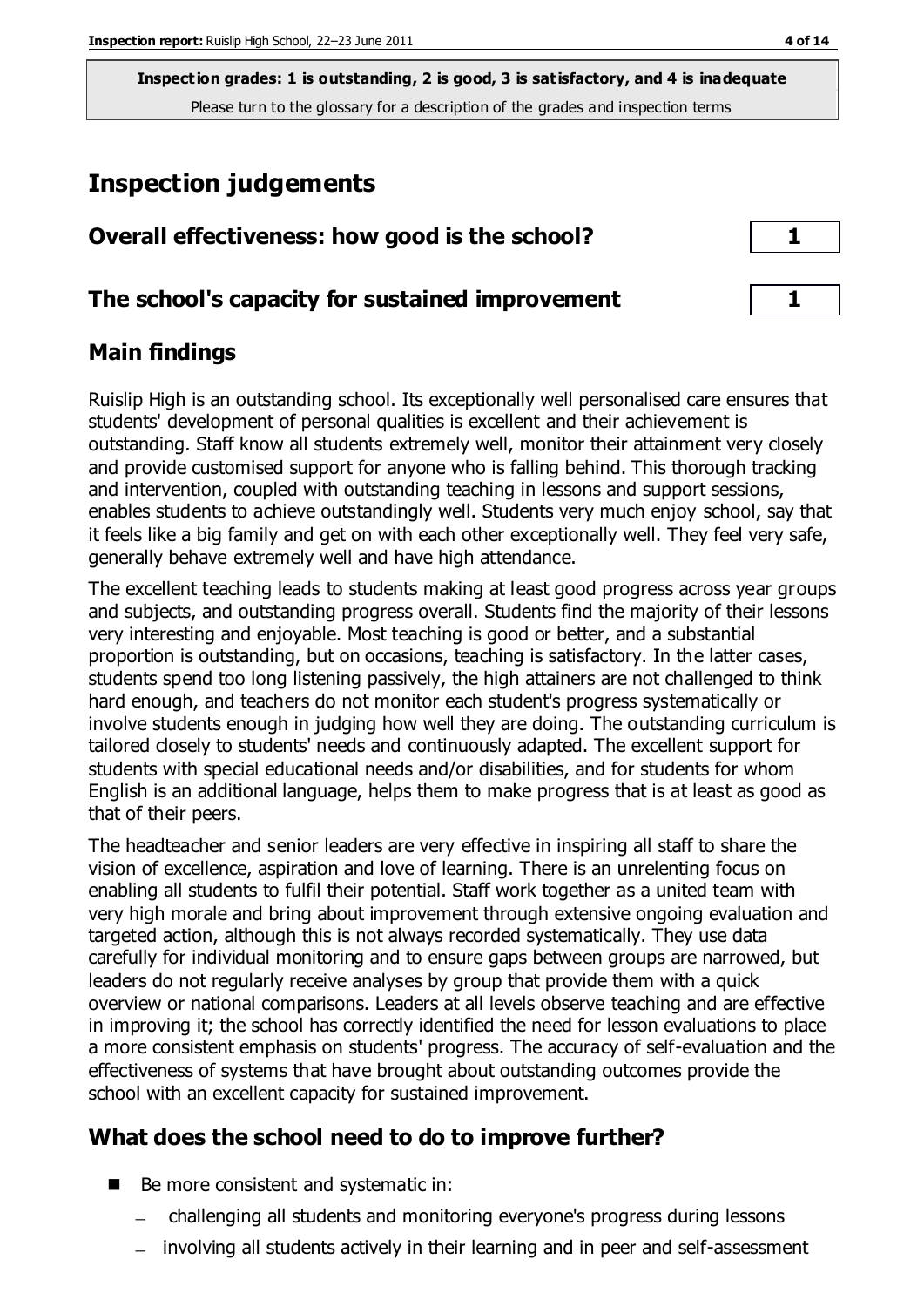- focusing on the progress of individuals and groups when monitoring lessons
- using evaluation and data on the achievement and participation of groups of students.

#### **Outcomes for individuals and groups of pupils 1**

Students concentrate very well in lessons. They are determined to keep trying until they succeed and keenly take up the opportunities provided to help them if they are stuck, such as individual sessions before school. They participate eagerly when given interesting group activities and respect each other's contributions. Their behaviour is generally exemplary in lessons but, on some occasions where work does not involve them actively enough, a few students become inattentive. In lessons, lower attainers and students with special educational needs and/or disabilities learn as well as their peers, but occasionally the higher attainers are not given hard enough work to enable them to make better than satisfactory progress.

The school's data show that students are on track for substantially above average attainment overall and in most subjects, including mathematics, English and science. The data also indicate that, from their above average attainment on entry to the school, they are making more progress than average by the end of Year 11, particularly in mathematics and English. Records show that the current Year 11 also made progress above that typically expected during Key Stage 3, and that progress for the current Year 10 has improved since a slight dip last year. Observations of lessons and of students' work demonstrate that their progress is at least good across years and subjects, and excellent in some, so is outstanding overall. The indications are that the school's challenging targets will be exceeded.

Students are very proud of the school. They make an excellent contribution to the community, for example by helping each other to meet targets and working with primary school pupils. Through focus groups, they give their views on teaching each subject and influence decisions. Students say they feel very safe, and their parents and carers agree. The excellent relationships between staff and students give students confidence that any issues, such as bullying, are dealt with effectively. Students know very well how to stay healthy. The vast majority of them walk to school and many participate in the optional sporting activities. A high proportion of them eat a healthy school lunch. Nevertheless, the restricted amount of food remaining for the year group that eats last and the cleanliness of the toilets do not consistently promote a healthy lifestyle. Students are very aware of the social and emotional aspects of learning. Their excellent spiritual, moral, social and cultural development is evident in their strong sense of right and wrong, support for each other and respect for diversity. The school helps students to extend their aspirations. Students are well prepared for their futures by their high levels of attendance and punctuality and their confidence in applying their strong skills in literacy, numeracy and information and communication technology (ICT).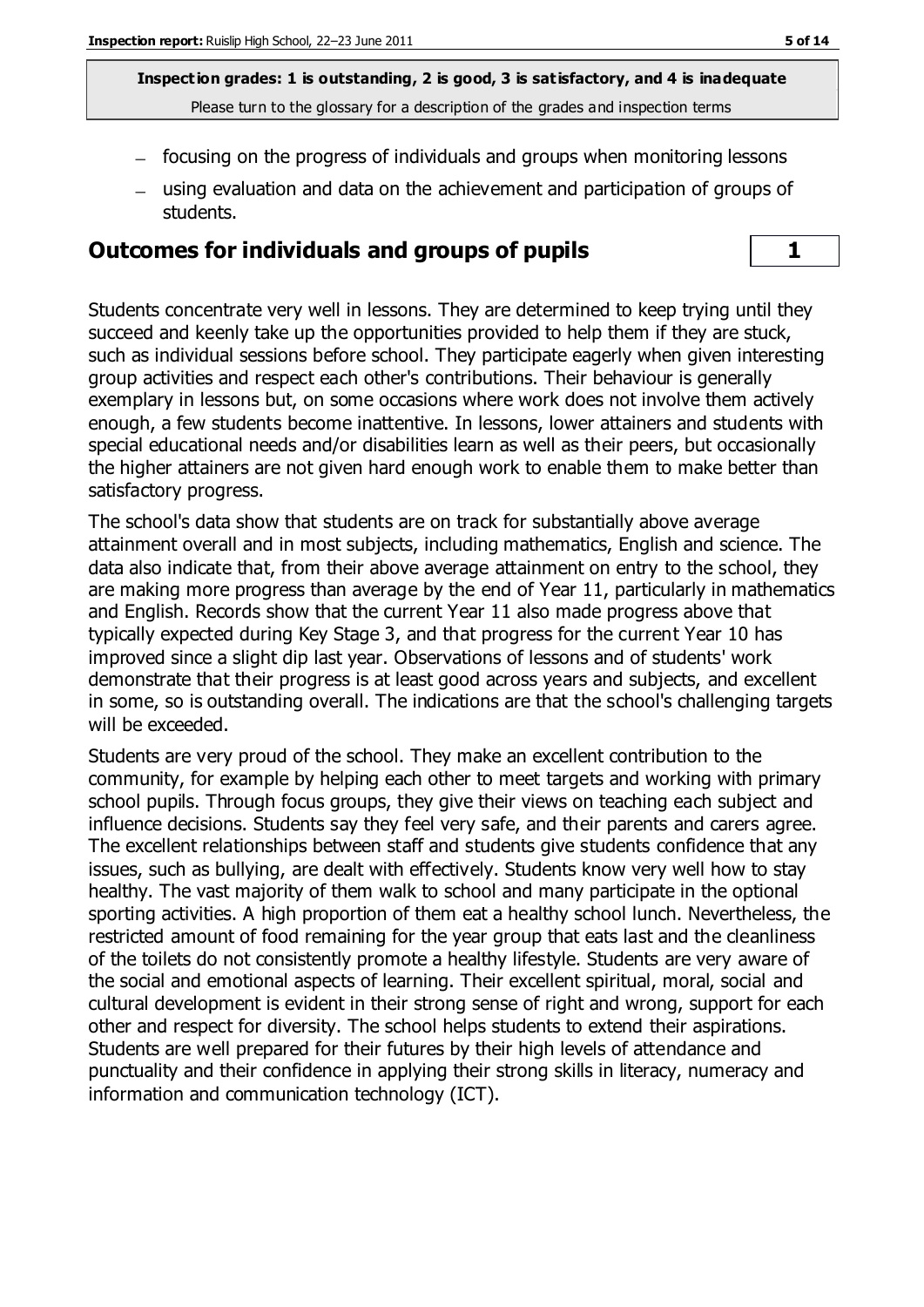# **Inspection grades: 1 is outstanding, 2 is good, 3 is satisfactory, and 4 is inadequate**

Please turn to the glossary for a description of the grades and inspection terms

These are the grades for pupils' outcomes

| Pupils' achievement and the extent to which they enjoy their learning                                                     |   |
|---------------------------------------------------------------------------------------------------------------------------|---|
| Taking into account:<br>Pupils' attainment <sup>1</sup>                                                                   | 1 |
| The quality of pupils' learning and their progress                                                                        | 1 |
| The quality of learning for pupils with special educational needs and/or disabilities<br>and their progress               | 1 |
| The extent to which pupils feel safe                                                                                      | 1 |
| Pupils' behaviour                                                                                                         | 1 |
| The extent to which pupils adopt healthy lifestyles                                                                       | 1 |
| The extent to which pupils contribute to the school and wider community                                                   | 1 |
| The extent to which pupils develop workplace and other skills that will contribute to<br>their future economic well-being | 1 |
| Taking into account:<br>Pupils' attendance <sup>1</sup>                                                                   |   |
| The extent of pupils' spiritual, moral, social and cultural development                                                   |   |

<sup>1</sup> The grades for attainment and attendance are: 1 is high; 2 is above average; 3 is broadly average; and 4 is low

## **How effective is the provision?**

Teaching motivates and inspires students to work hard and do their best. Teachers set high expectations and use clear routines. They regularly spend time discussing with students the work they find difficult and providing additional support outside lesson time that makes a real difference to students' progress. In most lessons, teachers use excellent subject knowledge and detailed records of students' attainment to plan a variety of activities that challenge everyone. They tailor well their support and that of teaching assistants and use ICT creatively to interest students and deepen their understanding. They develop students' independence and engage them in thoughtful discussion and judgement of the quality of their own and others' work. In the few lessons that are merely satisfactory, students acquire knowledge and skills but are not engaged actively for long enough to develop their understanding, independence and ability to evaluate their performance against clearly explained criteria. Sometimes the work is too similar for the whole class so does not meet everyone's needs and teachers do not check how well all students are doing then adapt the lesson accordingly.

The curriculum is exceptionally well tailored and adapted to meet students' needs. Additional support in English and mathematics for those who need it contributes to the high levels of attainment in these subjects. There are rich cross-curricular tasks and carefully planned opportunities to develop literacy, numeracy and ICT skills in other subjects. The range of qualifications offered enables students to experience success in the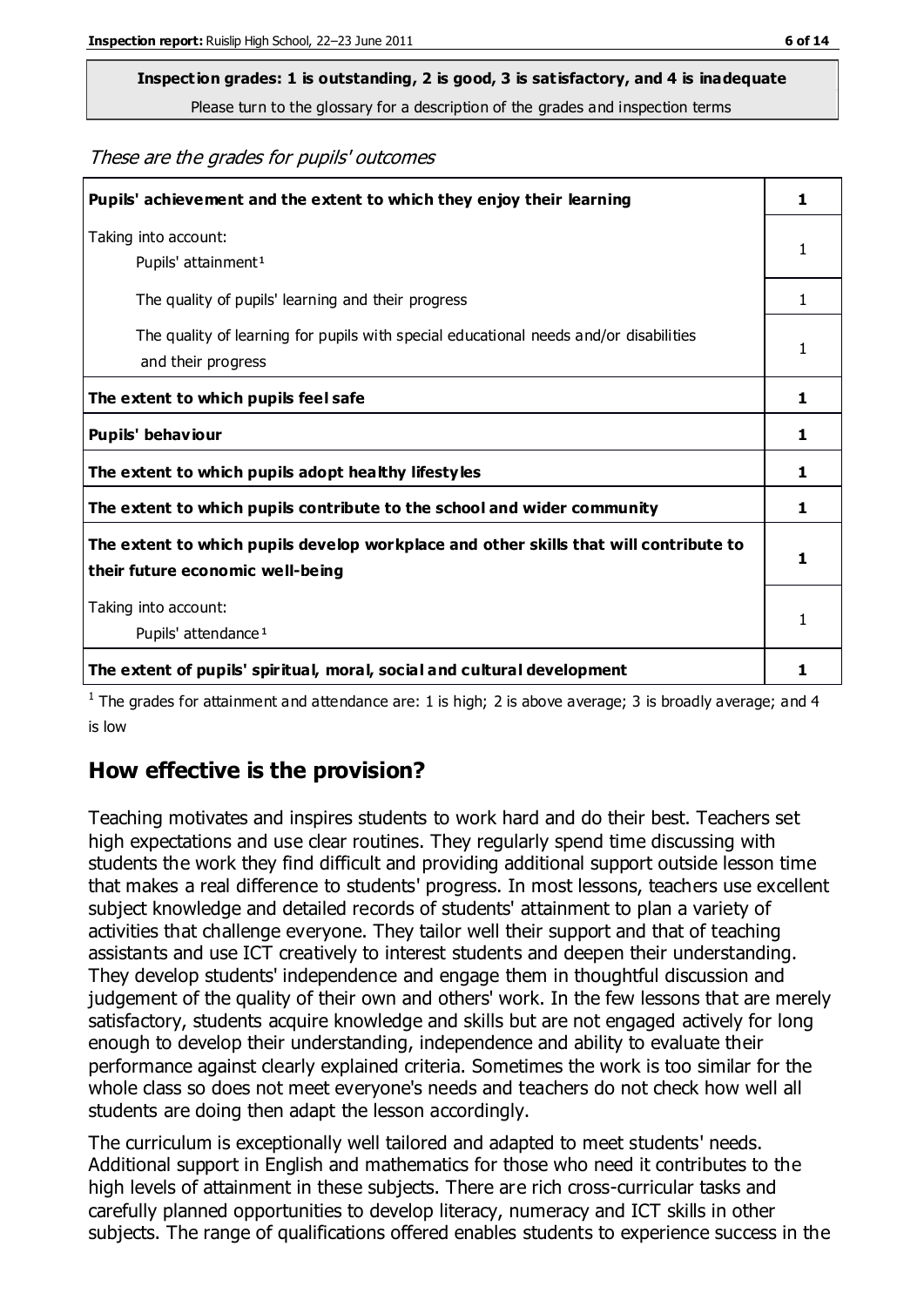core subjects of English, mathematics and science, and all of them to study towards certificates in ICT and religious education. All students develop their skills for the future, such as in problem solving and communication, through working for the certificate of personal effectiveness. This builds very well on the excellent cultural studies course in Key Stage 3, which gives students a deep understanding of citizenship and moral values, as is reflected by a typical student's comment, 'it introduces you to the actual world and helps you to know what is wrong and what is right'. Through partnerships with colleges, a range of vocational courses are customised for vulnerable students. Staff constantly evaluate the match of curriculum to need and are introducing further vocational options for all. Students greatly enjoy the variety of enrichment activities, clubs and trips.

The pastoral system ensures that all students are known as individuals and cared for extremely well. Constant communication between the non-teaching form tutors and teachers is a key part of the consistent approach to applying rules and giving rewards that helps students overcome difficulties and develop responsibility. All staff regularly identify students for targeted academic or other support and pinpoint why, then work together to provide it immediately, coordinated by subject or year leaders. Academic tutors attached to each form meet with individuals to set termly targets and monitor progress on them. Students also make good use of the individual consultation slots that staff provide before school. Meticulous checking of attendance in each lesson and follow-up ensure high attendance. The excellent support for students whose circumstances may make them vulnerable, including those with special educational needs and/or disabilities, involves close partnership with parents, carers and agencies, and enables them to play a full part in the school community and achieve success.

| The quality of teaching                                                                                    |  |
|------------------------------------------------------------------------------------------------------------|--|
| Taking into account:<br>The use of assessment to support learning                                          |  |
| The extent to which the curriculum meets pupils' needs, including, where relevant,<br>through partnerships |  |
| The effectiveness of care, guidance and support                                                            |  |

These are the grades for the quality of provision

## **How effective are leadership and management?**

Leaders are extremely effective in driving improvement and involving all staff in this process. Accountability is shared, with all teachers having targets to ensure students make strong progress and performance gaps are narrowed. All teachers participate in meetings to plan how to improve the progress of specific students who have fallen behind. Planning in each area of the school is consistently aligned to the same key priorities to improve teaching quality and the rigour of self-evaluation. Governors are influential in developing the ethos and strategic direction of the school as it continues to grow. They provide challenge and support to achieve this. They have close links with the community that enable them to act on views of parents and carers and they recognise the need for more systematic gathering of information.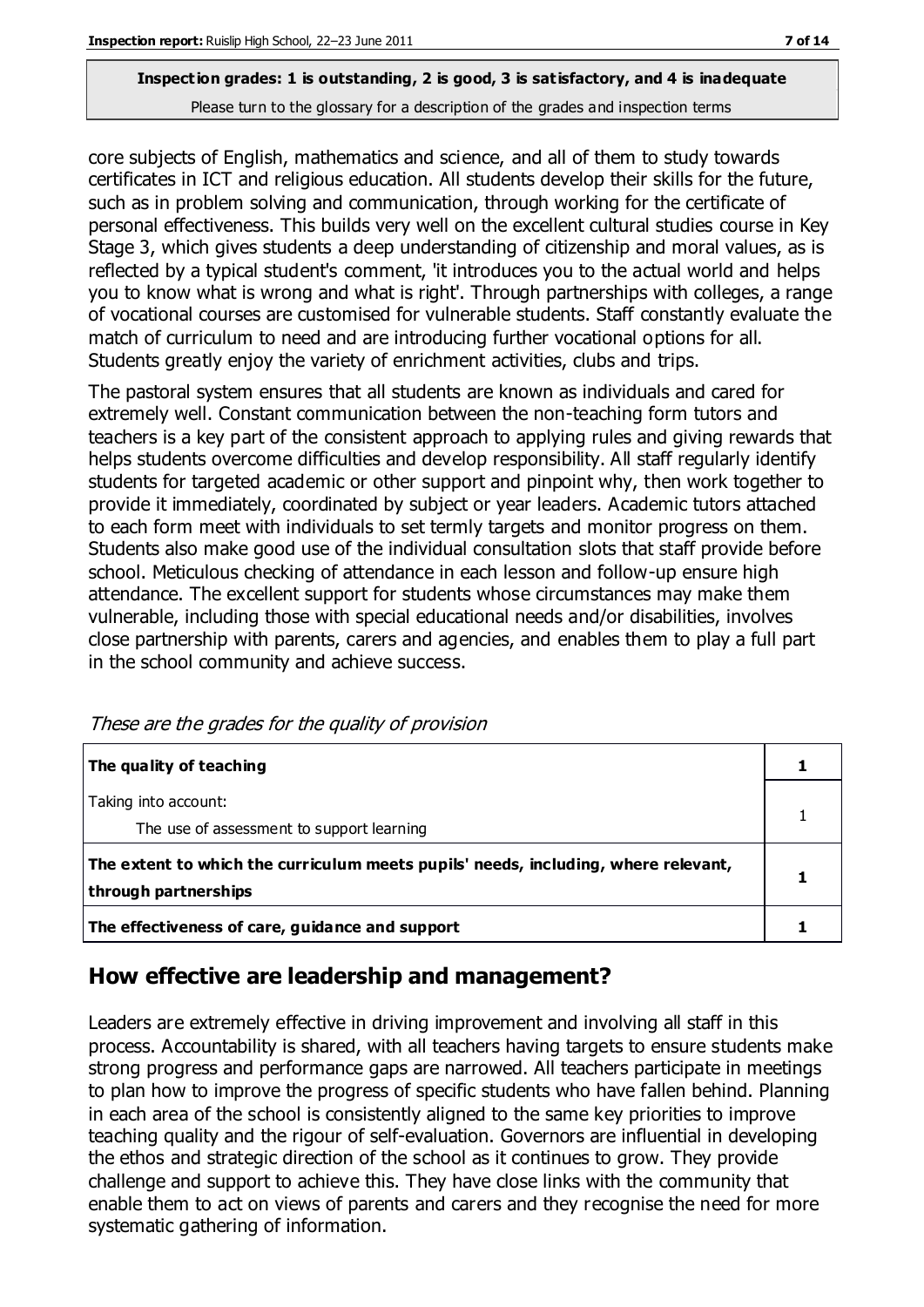Inclusion and equality of opportunity are central to the school's ethos. Gaps between groups in performance are monitored and effectively narrowed. Students whose circumstances may make them vulnerable are supported to participate in extra-curricular activities. Discrimination is challenged exceptionally well, for example through the cultural studies course, so incidents are rare. Exclusions are low, although the figures for groups are not routinely compared with national proportions. The school community is very cohesive as a result of the well-planned work in the curriculum and the pastoral system. This is informed by a careful analysis of the school's religious, ethnic and socio-economic context and evaluation of impact. The school works with a wide range of partners to broaden the curriculum and enhance students' well-being, and takes a leading role in promoting the specialist subjects in the locality. The school keeps in regular contact with parents and carers in many ways, and seeks and acts on their views. Arrangements for safeguarding students are excellent and permeate the school's work. Vetting of staff and visitors is exemplary, as are the procedures for child protection, including training. Thorough risk assessments are in place.

| 1 |
|---|
| 1 |
| 2 |
| 1 |
| 1 |
| 1 |
| 1 |
| 2 |
|   |

These are the grades for leadership and management

#### **Views of parents and carers**

A very large majority of parents and carers who completed the questionnaire were happy with their children's experience at the school, and agreed that their children enjoyed school and were kept safe. They also agreed that the school met their children's particular needs, that the teaching was good and that they were informed about their children's progress. Most parents and carers agreed that their children were making enough progress, were well prepared for the future and were helped to have a healthy lifestyle. Most agreed that the school was led and managed effectively, that unacceptable behaviour was dealt with effectively and that their suggestions and concerns were taken account of. A few disagreed that the school helped them to support their children's

**The effectiveness with which the school deploys resources to achieve value for money 1**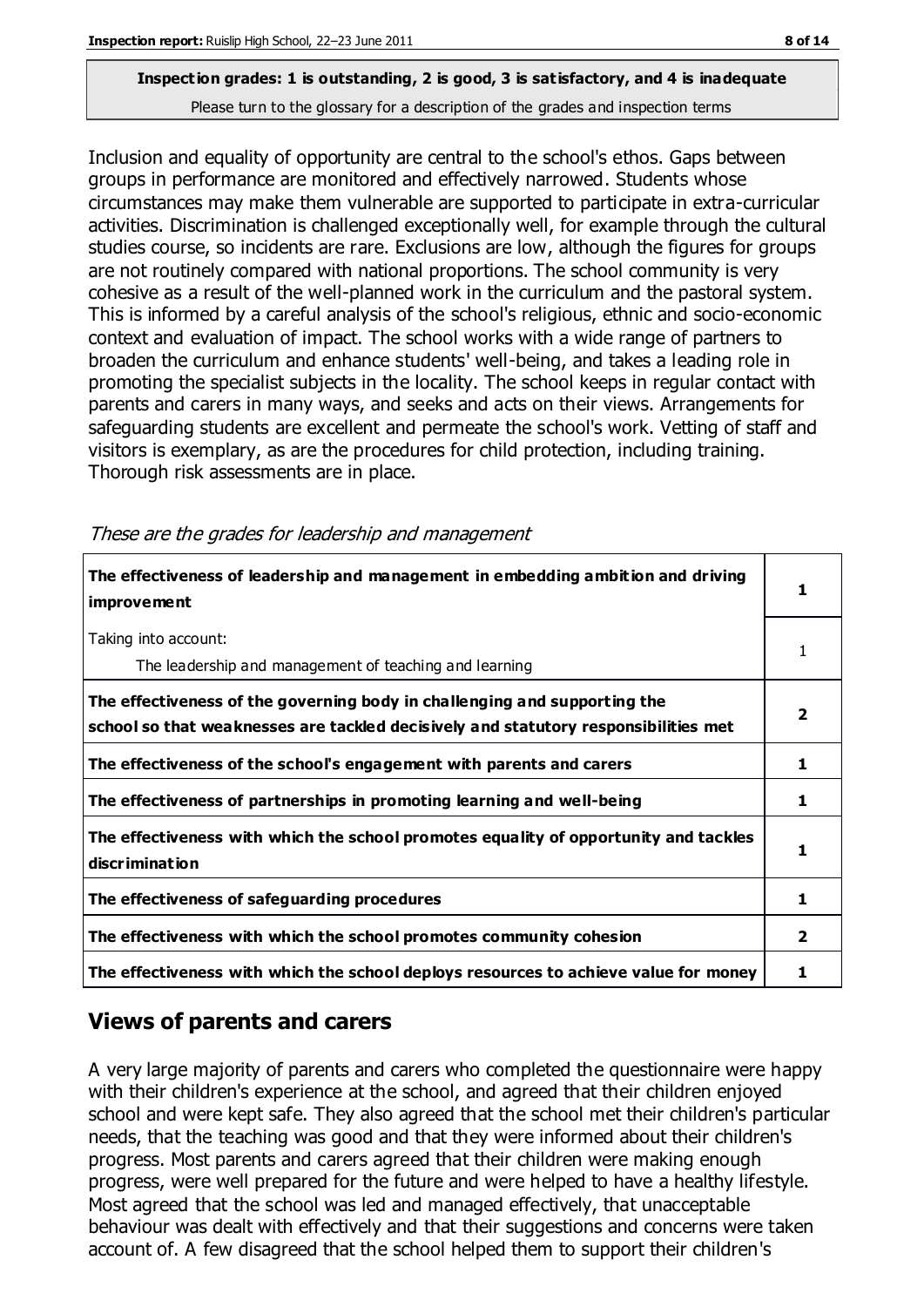## **Inspection grades: 1 is outstanding, 2 is good, 3 is satisfactory, and 4 is inadequate**

Please turn to the glossary for a description of the grades and inspection terms

learning. Inspectors found that the school provides a wide range of assistance, including information on the work students are going to learn, sessions on helping children with mathematics and English, and close liaison on supporting the needs of vulnerable students, although there is room for more.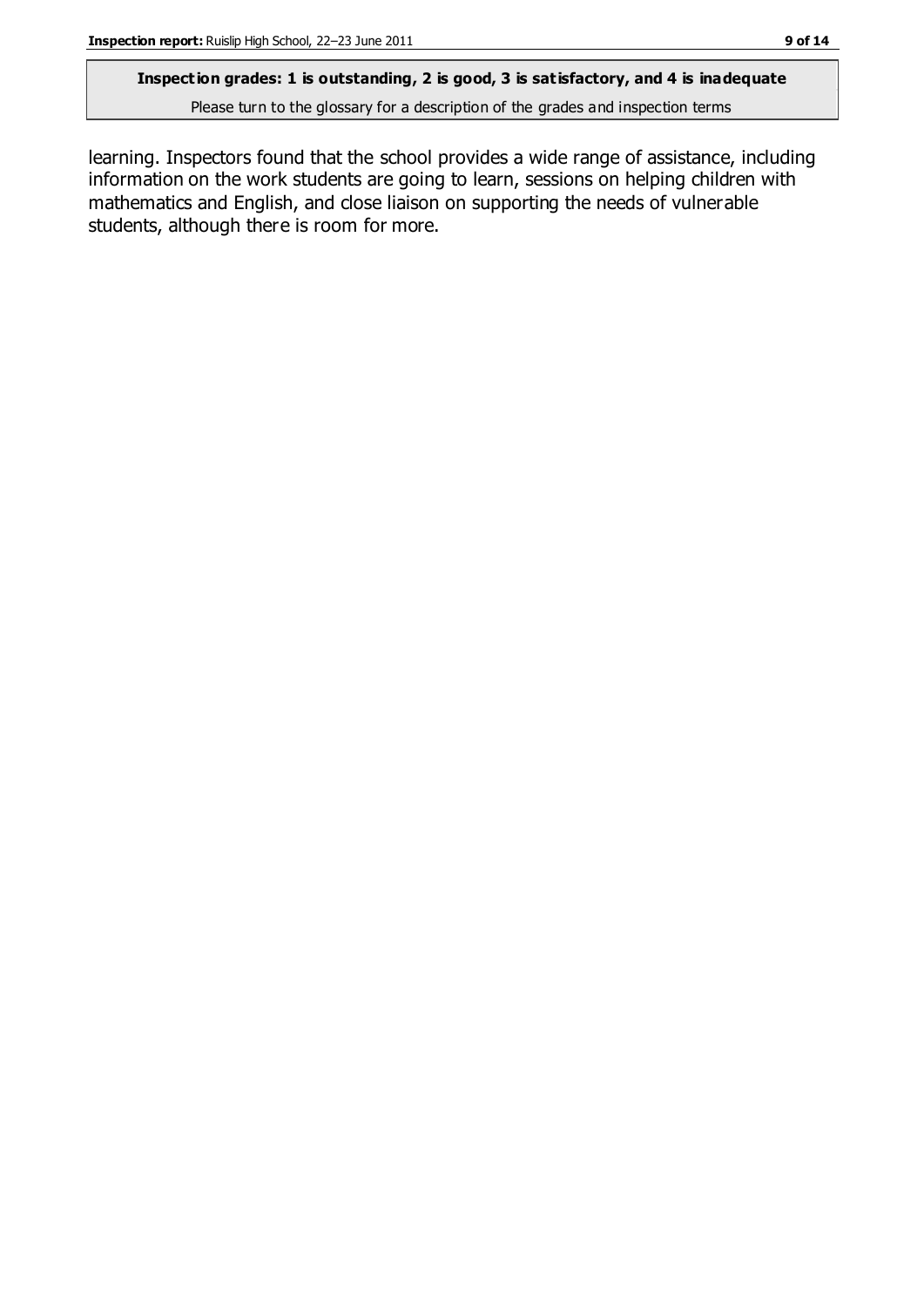#### **Responses from parents and carers to Ofsted's questionnaire**

Ofsted invited all the registered parents and carers of pupils registered at Ruislip High School to complete a questionnaire about their views of the school.

In the questionnaire, parents and carers were asked to record how strongly they agreed with 13 statements about the school.

The inspection team received 110 completed questionnaires by the end of the on-site inspection. In total, there are 750 pupils registered at the school.

| <b>Statements</b>                                                                                                                                                                                                                                       | <b>Strongly</b><br>agree |               | <b>Agree</b> |               | <b>Disagree</b> |                | <b>Strongly</b><br>disagree |                |
|---------------------------------------------------------------------------------------------------------------------------------------------------------------------------------------------------------------------------------------------------------|--------------------------|---------------|--------------|---------------|-----------------|----------------|-----------------------------|----------------|
|                                                                                                                                                                                                                                                         | <b>Total</b>             | $\frac{1}{2}$ | <b>Total</b> | $\frac{0}{0}$ | <b>Total</b>    | $\frac{0}{0}$  | <b>Total</b>                | $\frac{9}{0}$  |
| My child enjoys school                                                                                                                                                                                                                                  | 50                       | 45            | 52           | 47            | $\overline{4}$  | $\overline{4}$ | $\overline{2}$              | $\overline{2}$ |
| The school keeps my child<br>safe                                                                                                                                                                                                                       | 61                       | 55            | 44           | 40            | 3               | 3              | $\mathbf 0$                 | $\mathbf 0$    |
| My school informs me about<br>my child's progress                                                                                                                                                                                                       | 53                       | 48            | 52           | 47            | 3               | 3              | $\overline{2}$              | $\overline{2}$ |
| My child is making enough<br>progress at this school                                                                                                                                                                                                    | 60                       | 55            | 37           | 34            | 9               | 8              | $\overline{2}$              | $\overline{2}$ |
| The teaching is good at this<br>school                                                                                                                                                                                                                  | 56                       | 51            | 45           | 41            | 5               | 5              | $\mathbf 0$                 | $\mathbf 0$    |
| The school helps me to<br>support my child's learning                                                                                                                                                                                                   | 42                       | 38            | 51           | 46            | 15              | 14             | $\overline{2}$              | $\overline{2}$ |
| The school helps my child to<br>have a healthy lifestyle                                                                                                                                                                                                | 26                       | 24            | 74           | 67            | 10              | 9              | $\mathbf 0$                 | $\mathbf 0$    |
| The school makes sure that<br>my child is well prepared for<br>the future (for example<br>changing year group,<br>changing school, and for<br>children who are finishing<br>school, entering further or<br>higher education, or entering<br>employment) | 39                       | 35            | 58           | 53            | 6               | 5              | $\mathbf 0$                 | $\mathbf 0$    |
| The school meets my child's<br>particular needs                                                                                                                                                                                                         | 43                       | 39            | 59           | 54            | 3               | 3              | $\overline{2}$              | $\overline{2}$ |
| The school deals effectively<br>with unacceptable behaviour                                                                                                                                                                                             | 50                       | 45            | 48           | 44            | 8               | $\overline{7}$ | 3                           | 3              |
| The school takes account of<br>my suggestions and concerns                                                                                                                                                                                              | 33                       | 30            | 63           | 57            | 7               | 6              | $\overline{2}$              | $\mathcal{P}$  |
| The school is led and<br>managed effectively                                                                                                                                                                                                            | 48                       | 44            | 50           | 45            | $\overline{7}$  | 6              | $\overline{2}$              | $\overline{2}$ |
| Overall, I am happy with my<br>child's experience at this<br>school                                                                                                                                                                                     | 68                       | 62            | 35           | 32            | 5               | 5              | $\overline{2}$              | $\overline{2}$ |

The table above summarises the responses that parents and carers made to each statement. The percentages indicate the proportion of parents and carers giving that response out of the total number of completed questionnaires. Where one or more parents and carers chose not to answer a particular question, the percentages will not add up to 100%.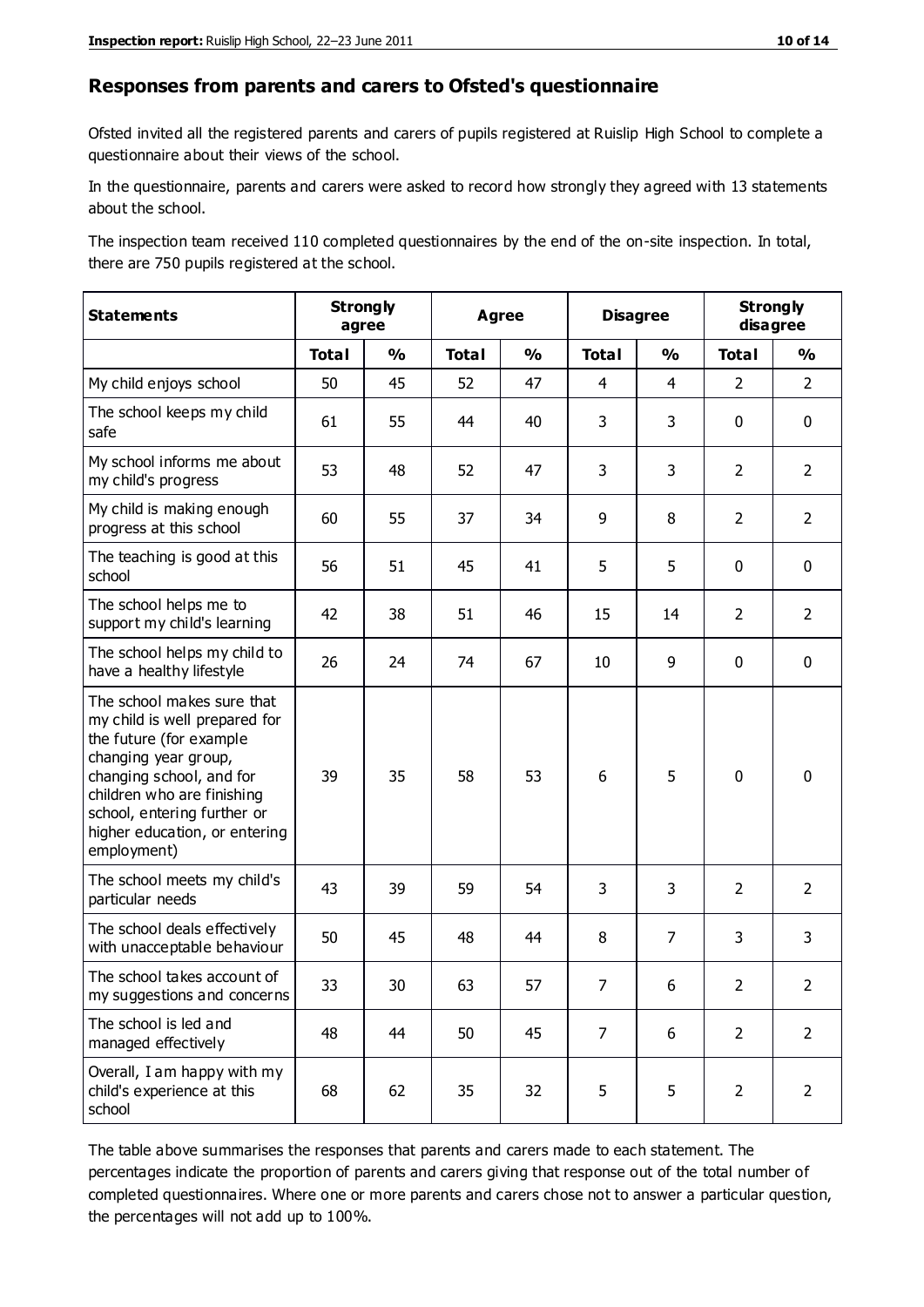## **Glossary**

| Grade   | <b>Judgement</b> | <b>Description</b>                                                                                                                                                                                                            |
|---------|------------------|-------------------------------------------------------------------------------------------------------------------------------------------------------------------------------------------------------------------------------|
| Grade 1 | Outstanding      | These features are highly effective. An outstanding school<br>provides exceptionally well for all its pupils' needs.                                                                                                          |
| Grade 2 | Good             | These are very positive features of a school. A school that<br>is good is serving its pupils well.                                                                                                                            |
| Grade 3 | Satisfactory     | These features are of reasonable quality. A satisfactory<br>school is providing adequately for its pupils.                                                                                                                    |
| Grade 4 | Inadequate       | These features are not of an acceptable standard. An<br>inadequate school needs to make significant improvement<br>in order to meet the needs of its pupils. Ofsted inspectors<br>will make further visits until it improves. |

#### **What inspection judgements mean**

#### **Overall effectiveness of schools**

|                       | Overall effectiveness judgement (percentage of schools) |      |                     |                   |
|-----------------------|---------------------------------------------------------|------|---------------------|-------------------|
| <b>Type of school</b> | <b>Outstanding</b>                                      | Good | <b>Satisfactory</b> | <b>Inadequate</b> |
| Nursery schools       | 46                                                      | 48   | 6                   |                   |
| Primary schools       | 6                                                       | 47   | 40                  | 7                 |
| Secondary schools     | 12                                                      | 39   | 38                  | 11                |
| Sixth forms           | 13                                                      | 42   | 41                  | 3                 |
| Special schools       | 28                                                      | 49   | 19                  | 4                 |
| Pupil referral units  | 14                                                      | 45   | 31                  | 10                |
| All schools           | 10                                                      | 46   | 37                  |                   |

New school inspection arrangements were introduced on 1 September 2009. This means that inspectors now make some additional judgements that were not made previously.

The data in the table above are for the period 1 September 2010 to 31 December 2010 and are consistent with the latest published official statistics about maintained school inspection outcomes (see **[www.ofsted.gov.uk](http://www.ofsted.gov.uk/)**).

The sample of schools inspected during 2010/11 was not representative of all schools nationally, as weaker schools are inspected more frequently than good or outstanding schools.

Percentages are rounded and do not always add exactly to 100.

Sixth form figures reflect the judgements made for the overall effectiveness of the sixth form in secondary schools, special schools and pupil referral units.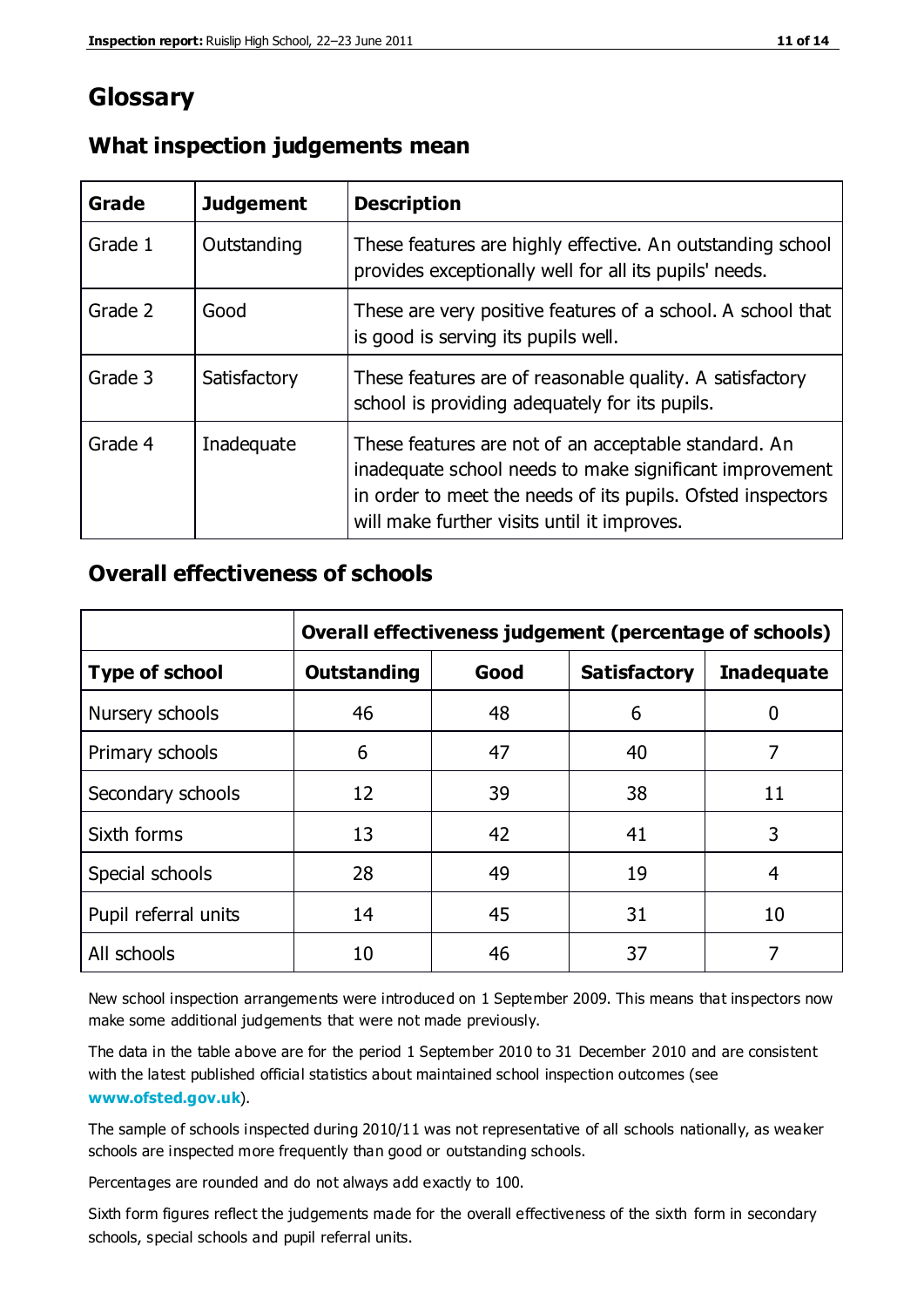# **Common terminology used by inspectors**

| Achievement:               | the progress and success of a pupil in their learning,<br>development or training.                                                                                                                                                          |  |  |
|----------------------------|---------------------------------------------------------------------------------------------------------------------------------------------------------------------------------------------------------------------------------------------|--|--|
| Attainment:                | the standard of the pupils' work shown by test and<br>examination results and in lessons.                                                                                                                                                   |  |  |
| Capacity to improve:       | the proven ability of the school to continue<br>improving. Inspectors base this judgement on what<br>the school has accomplished so far and on the quality<br>of its systems to maintain improvement.                                       |  |  |
| Leadership and management: | the contribution of all the staff with responsibilities,<br>not just the headteacher, to identifying priorities,<br>directing and motivating staff and running the school.                                                                  |  |  |
| Learning:                  | how well pupils acquire knowledge, develop their<br>understanding, learn and practise skills and are<br>developing their competence as learners.                                                                                            |  |  |
| Overall effectiveness:     | inspectors form a judgement on a school's overall<br>effectiveness based on the findings from their<br>inspection of the school. The following judgements,<br>in particular, influence what the overall effectiveness<br>judgement will be. |  |  |
|                            | The school's capacity for sustained<br>improvement.                                                                                                                                                                                         |  |  |
|                            | Outcomes for individuals and groups of pupils.                                                                                                                                                                                              |  |  |
|                            | The quality of teaching.                                                                                                                                                                                                                    |  |  |
|                            | The extent to which the curriculum meets<br>pupils' needs, including, where relevant,<br>through partnerships.                                                                                                                              |  |  |
|                            | The effectiveness of care, guidance and<br>support.                                                                                                                                                                                         |  |  |
| Progress:                  | the rate at which pupils are learning in lessons and<br>over longer periods of time. It is often measured by<br>comparing the pupils' attainment at the end of a key                                                                        |  |  |

stage with their attainment when they started.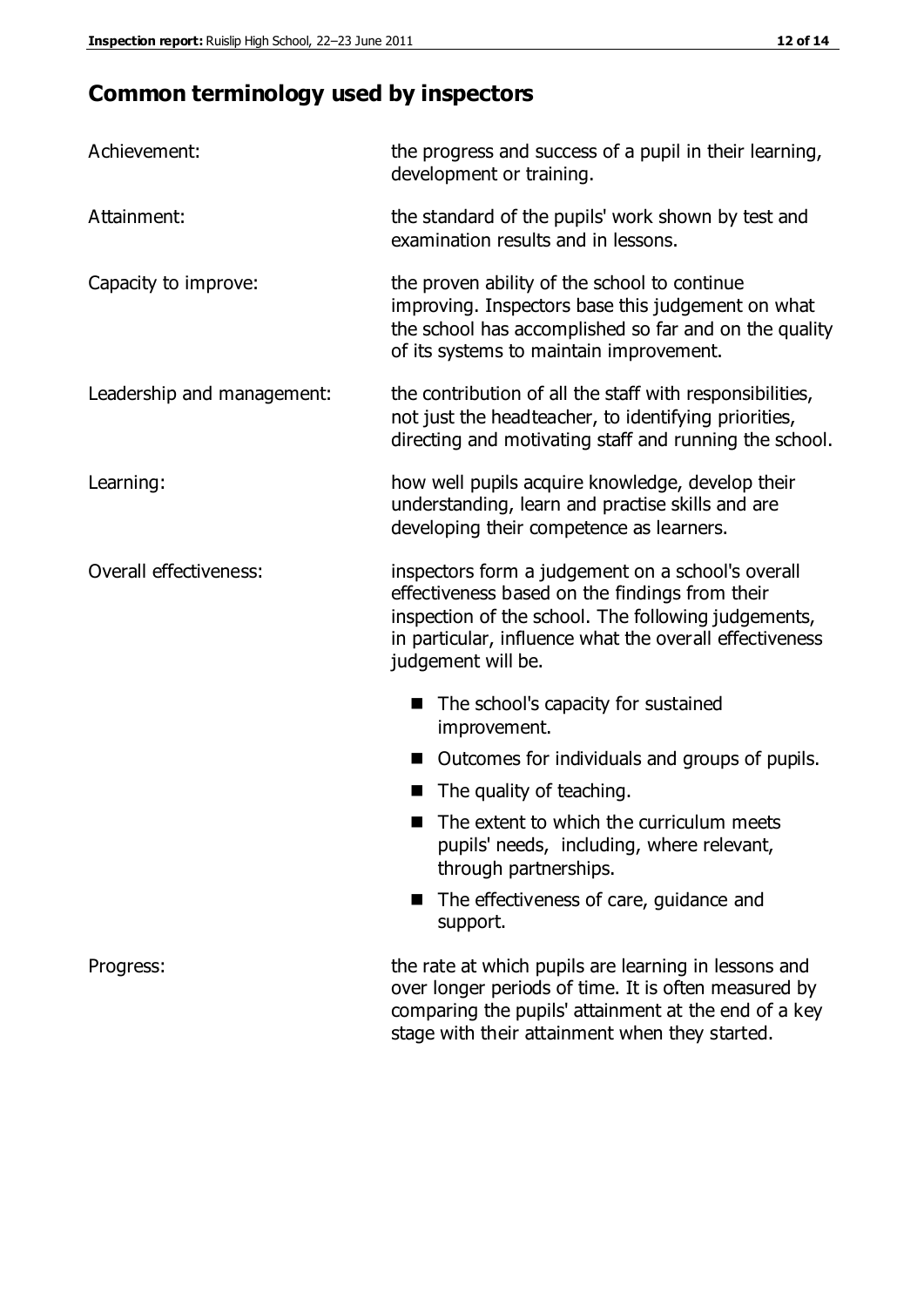## **This letter is provided for the school, parents and carers to share with their children. It describes Ofsted's main findings from the inspection of their school.**

24 June 2011

#### Dear Students

#### **Inspection of Ruislip High school, Ruislip HA4 0BY**

Thank you for welcoming us so warmly when we visited your school and for telling us about it. We were impressed with the excellent way you get on with each other and with your teachers; some of you told us that it felt like a big family.

We found that your school is outstanding. The staff know all of you thoroughly and look after you extremely well. They keep a close track on how you are getting on and give extra support whenever you need it. This helps you to make outstanding progress, and almost all of you to have high attendance and excellent behaviour. You, your parents and carers told us that you greatly enjoy coming to school and feel very safe. You work hard and are keen to do well.

Teaching is excellent. Most lessons are interesting and help you to learn very well. In a few other lessons, you do not make such good progress because you are not given:

- work that challenges you to think hard
- active involvement in group work, discussion or showing what you understand
- $\blacksquare$  opportunities to assess how well you and others are progressing towards targets.

We have asked the school to make improvements so these areas are consistently good or better. You can help by thinking hard about your work and what you need to do to meet your targets.

The headteacher and the staff work together very well to make sure the school keeps improving.

I wish you success at school and in helping it continue to improve

Yours sincerely

Gill Close, Her Majesty's Inspector